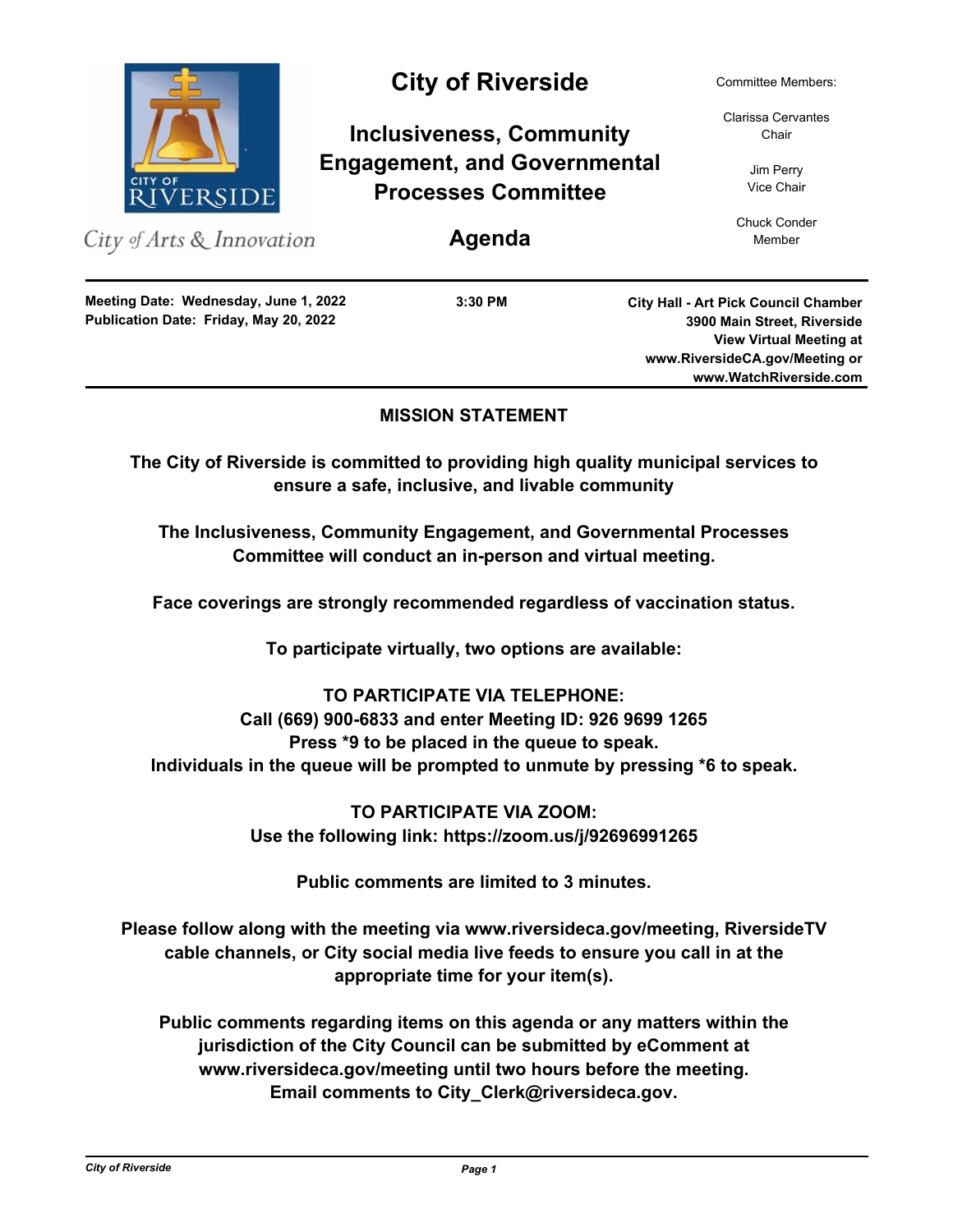**Agenda**

**Pursuant to the City Council Meeting Rules adopted by Resolution No. 23618, the Members of the Committee and the public are reminded that they must preserve order and decorum throughout the Meeting. In that regard, Members of the Committee and the public are advised that any delay or disruption in the proceedings or a refusal to obey the orders of the Committee or the presiding officer constitutes a violation of these rules.**

**The City of Riverside is committed to fostering a respectful workplace that requires all employees and external stakeholders to embrace a culture of transparency and inclusivity. This includes acceptable behavior from everyone; a workplace that provides dignity, respect, and civility to our employees, customers, and the public they serve. City meetings should be a place where all members of our community feel safe and comfortable to participate. While there could be a high level of emotion associated with topics on this agenda, the City would like to set the expectation that all members of the public use language appropriate to a collaborative, professional, and respectful public environment.**

**The City is resolute in its commitment to eliminate any form of harassment, discrimination, or retaliation in the workplace. The City maintains a zero-tolerance policy for harassment, discrimination, and retaliation in compliance with new harassment and discrimination laws.**

**\* \* \* \* \* \* \* \***

LISTENING ASSISTIVE DEVICES are available for the hearing impaired. The City of *Riverside wishes to make all of its public meetings accessible to the public. Upon request, this agenda will be made available in appropriate alternative formats to persons with disabilities, as required by 42 U.S.C. §12132 of the Americans with Disabilities Act of 1990. Any person with a disability who requires a modification or accommodation in order to participate in a meeting should direct such request to the City's ADA Coordinator at 951-826-5427 at least 72 hours before the meeting, if possible. TTY users call 7-1-1 for telecommunications relay services (TRS).*

*Agenda related writings or documents provided to the Committee are available in the Office of the City Clerk, at www.RiversideCA.gov/Meeting, and in the binder located near the entrance of the Art Pick Council Chamber.*

*PLEASE NOTE--The numerical order of items on this agenda is for convenience of reference. Items may be taken out of order upon request of the Members of the Committee.*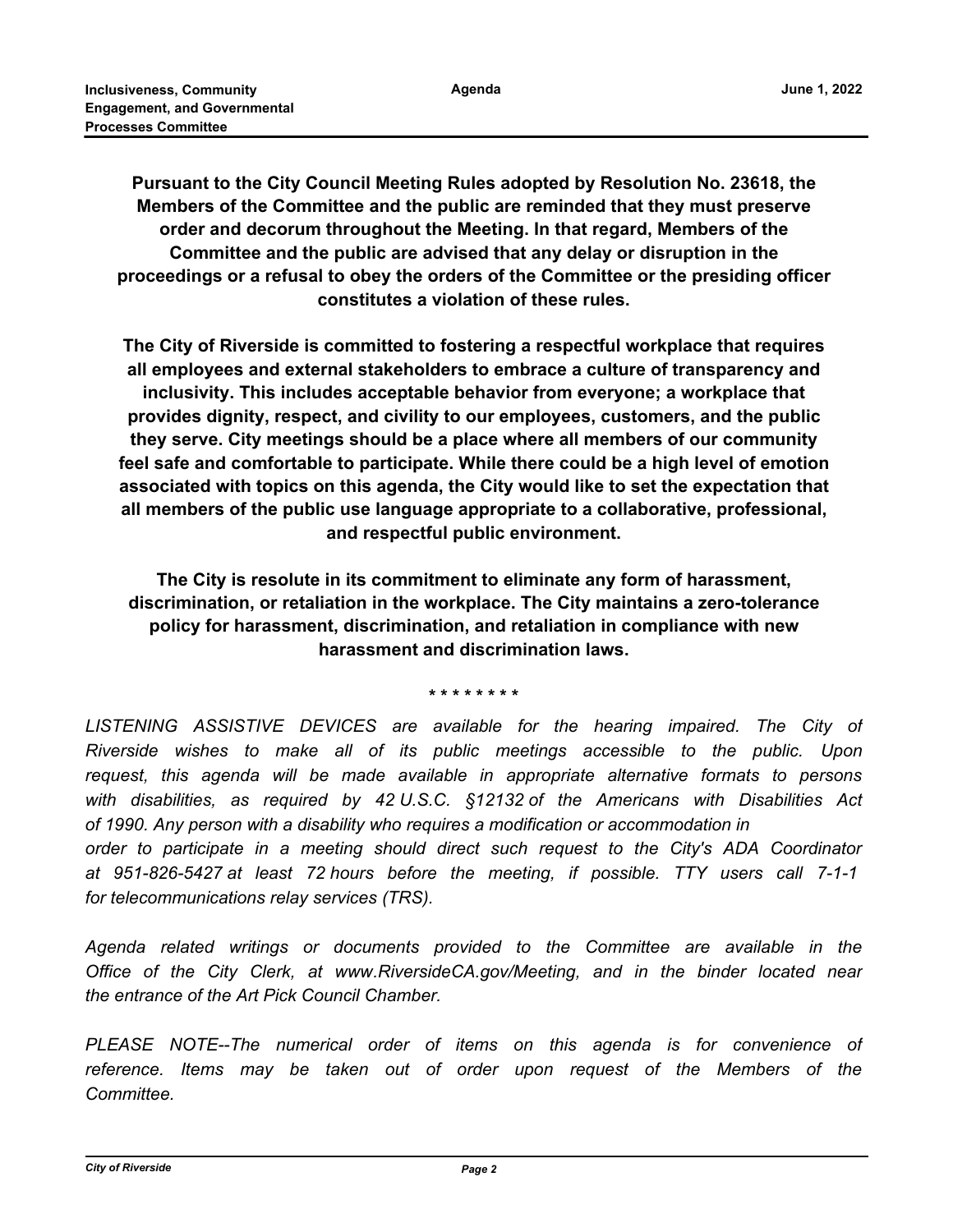## **3:30 P.M.**

## CHAIR CALLS MEETING TO ORDER

### PUBLIC COMMENT

#### *Audience participation is encouraged. Public comments are limited to 3 minutes.*

1 To comment on any matters within the jurisdiction of the Committee, you are invited to participate in person or call at (669) 900-6833 and enter Meeting ID: 926 9699 1265. Press \*9 to be placed in the queue to speak. Individuals in the queue will be prompted to unmute by pressing \*6 when you are ready to speak.

To participate via ZOOM, use the following link: https://zoom.us/j/92696991265, select the "raise hand" function to request to speak. An on-screen message will prompt you to "unmute" and speak.

#### DISCUSSION CALENDAR

*Audience participation is encouraged. Public comments are limited to 3 minutes. Via phone: press \*9 to be placed in the queue to speak when the discussion item is called. Via Zoom: Select the "raise hand" function to request to speak. An on-screen message will prompt you to "unmute" and speak.*

2 City Council Rules of Procedure and Order of Business resolution summary of recommendations regarding Packet Development and Distribution, Public Comment, and Proclamation Titles and revised review schedule (All Wards) (20-minute presentation)

Megan Stoye, Senior Administrative Analyst

**[Report](http://riversideca.legistar.com/gateway.aspx?M=F&ID=6f1ee02b-2fbf-4e10-b895-2b451fa970f9.docx)** *Attachments:*

> [Redlined Committee Recommendations](http://riversideca.legistar.com/gateway.aspx?M=F&ID=1ae8fee5-3677-4ee2-a09a-00d6a0f93fb2.pdf) [Resolution No. 23618](http://riversideca.legistar.com/gateway.aspx?M=F&ID=0dda56b1-f131-49dd-897d-e0561bf54993.pdf) **[Presentation](http://riversideca.legistar.com/gateway.aspx?M=F&ID=e7da0d5e-396e-49f8-829f-6b8efe9a244e.pptx)**